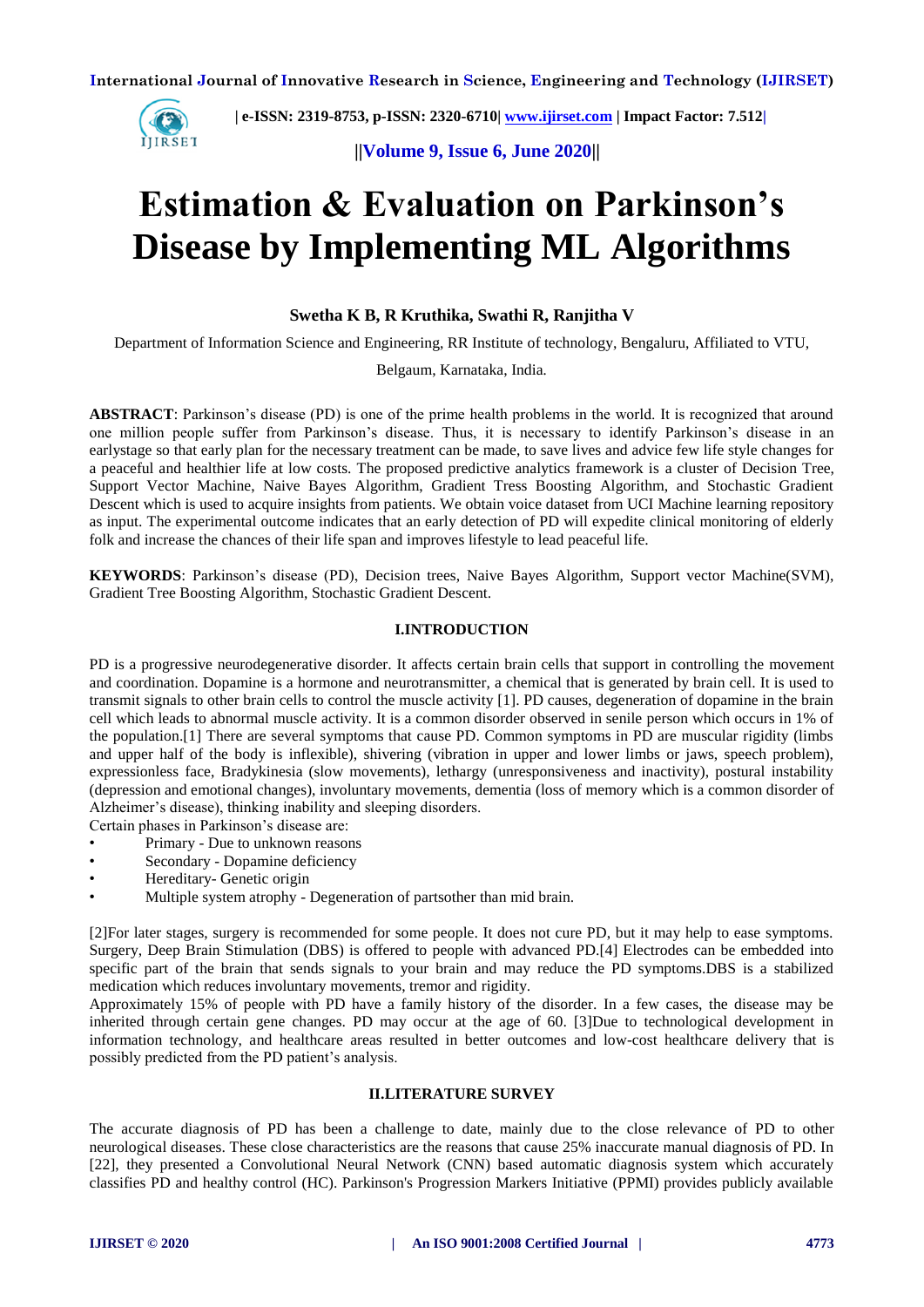

 **| e-ISSN: 2319-8753, p-ISSN: 2320-6710| [www.ijirset.com](http://www.ijirset.com/) | Impact Factor: 7.512|**

## **||Volume 9, Issue 6, June 2020||**

benchmark T2- weighted Magnetic Resonance Imaging (MRI) for both PD and HC. The mid-brain slices of 500, T2 weighted MRI are selected and aligned using image registration technique.

[24] Provides approaches to quantify the motor symptoms of Parkinson's disease with wearable devices, and the quantification was developed with four paradigm maneuvers. The quantification parameters included tremor frequency, amplitude of hands movement, and speed of foot-tapping and turning duration. The approach provided quantitative measures for the tremor, bradykinesia and gait symptoms, which could be useful for optimization of drug or deep brain stimulation treatments.

[25] A study of the frontal and temporal EEG of Parkinson's disease patients using MATLAB platform. Lyapunov exponent and inverse Lyapunov exponent for both PD and healthy subjects were calculated within a given time frame. It was found that for PD subjects, the Lyapunov exponent for the temporal part of the brain is less than that of the frontal while the inverse Lyapunov exponent is reverse order of the brain. Many researchers have conducted several studies using voice recordings to produce an accurate PD diagnosis system. One unique promising way to use the speech disorder as a helping factor to predict PD is by using machine learning techniques [26] they used NNge classification algorithms to analyze voice recordings for PD classification. NNge classification is known to be an efficient algorithm for analyzing voice signals but has not been explored in details in this area. Then, an experiment using NNge classification algorithm to classify people into healthy people and PD patients was performed. The parameters of the NNge algorithm were optimized. Finally, NNge and ensemble algorithms specifically, AdaBoostM1 was implemented on the balanced data. The final implementation of NNge using AdaBoost ensemble classifier had an accuracy of 96.30%.

As the PD progresses slowly in most people. Therefore, it is difficult to be identified in the earlier stage. It resides for many years with only minor symptoms. The symptoms differ in various stages of the disease, but they mainly involve tremors, rigidity, bradykinesia, flat facial expression, and speech disorder. Since speech disorder is one of main PD symptom, recording voice signals and analyzing it automatically is the easiest and most reasonable way to identify the disease in its initial stages [28].

An attempt was been made to `distinguish PD group from the healthy control group based on voice recordings with selected features and different classification techniques such as linear classifiers, nonlinear classifiers and Probabilistic classifiers. They used recursive feature elimination algorithm (RFE) for selection of important features [29].

# **III.EXISTING APPROACH**

In this section, we review some existing machine learning techniques for diagnoses of Parkinson Disease. Olanrewaju et al. in the article [30], proposed machine learning based technique for diagnosis of PD and developed Multilayer Feed Forward Neural Network (MLFNN). They used a data set, available in Oxford Parkinson disease datasets. The dataset consists of voice measurements of 31 people with 23 patients. They used 8 attributes which are based on frequency (tremor). They used a total of 8 input and 10 hidden nodes. For classification, they used the k-mean algorithm. The simulation result showed that they achieved a sensitivity of 83.3%, specificity of 63.6% and accuracy up to 80%. However, this method is not validated on real data.

Das et al has done a comparison based on different classification method on speech signals for effective diagnosis of PD. He used four classification methods such as neural networks, regression, for effective diagnosis of PD. He used four different classification methods such as Neural networks, Regression, DM neural, and Decision tree and found that neural network is the best among the four classifierwith accuracy of 92.9%.

Prashanth et al. in the article [31], worked on nonmotor features for PD diagnosis. The non-motor features consist of Rapid Eye Movement (REM), sleep behavior disorder, and olfactory loss. In this study, they used nonmotor features in combination with cerebrospinal fluid measurement and dopaminergic imaging markers features. They used Naïve Bayes, SVM, Boosted Tree and Random Forest for classification. The simulation result showed 96.4% accuracy rate of SVM. It was found that the combination of different non-motor features yielded better results. However, data contained imbalanced class distribution. Al-fatlawi et al. in the article [32], proposed Deep Belief Network (DBN) for diagnosis of PD. In this work, a data set PDD was obtained from the UCI data repository that contains 195 voice recordings of 31 people and 16 attributes. The proposed DBN yielded 94% accuracy. However, this work didn't calculate harming probability.

#### **IV.PROPOSED APPROACH**

In this proposed system, we follow a similar approach, however we try to use different machine learning algorithms that can help in improving the performance of model and also play a vital role in making in early prediction of PD which in turn will help us to initiate neuroprotective therapies at the right time.

The clinical Parkinson dataset consists of 195 instances and 22 attributes with one class without any missing values. The data set is collected from speech sounds produced during standard speech tests records using a microphone and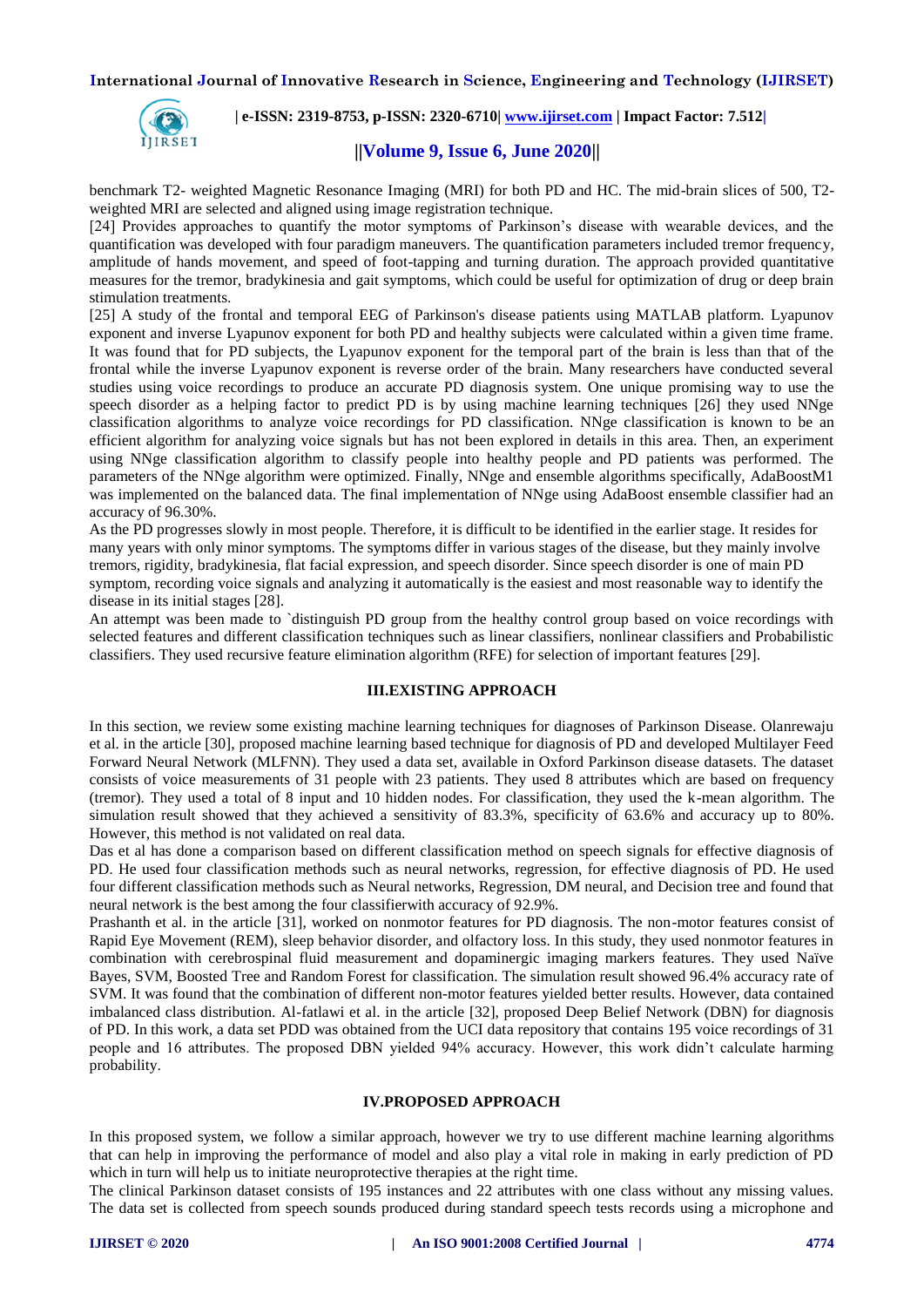

 **| e-ISSN: 2319-8753, p-ISSN: 2320-6710| [www.ijirset.com](http://www.ijirset.com/) | Impact Factor: 7.512|**

# **||Volume 9, Issue 6, June 2020||**

there recorded speech signals are analyzed using part software [10] to eliminate noise and characterize unique properties in signals. The classifier models are trained with 66 percent of the sample and tested them over the rest of it. Sufficient care has been taken such that the testing is not done over the same instances. Also the data set is standardized such that the overall standard deviation & mean is equal to 1 and 0 respectively using relation given by  $P(j)=(k-n)/SD$ where  $P(i)$  is the standardized data, k is the data to be standardized, n is the mean of the population and SD is the standard deviation. Data cleaning methods are applied for dimension reduction horizontally as well as vertically.

The flow chart of the proposed methodologies is shown in the figure 1. The original data collected from the dataset composed of voice measurements from 31 people out of which 23 were diagnosed with PD. We have used Random Forest-Recursive Feature Elimination (RF-RFE) algorithm on the original feature sets. Feature reduction removes multicollinearity resulting in improvement of the model in use. Feature reduction is used to decrease the number of dimensions, making the data less sparse. We have used nonlinear classifier with decision tree for classification of groups are as follows Bagging classification and Regression tree, Random Forest and Boosted C5.0 and probabilistic classifier as Naïve Bayes method, and linear classifier as SVM Support vector machine is used for voiceprint analysis of Parkinson's disease patients.

For time series acquired from subjects specified, we applied the linear and nonlinear dynamics analysis, using specific parameters for the tremor symptom diagnosis. To characterize the tremor signal we used the following parameters: frequency, amplitude, type of tremor, spectral character.



**Fig 1: Flow chart of proposed method**

#### **V. EXPERIMENTAL CONFIGURATION**

The architecture description is a formal description and also a representation of a system, organized in a way that supports reasoning about the structures and behavior of the system.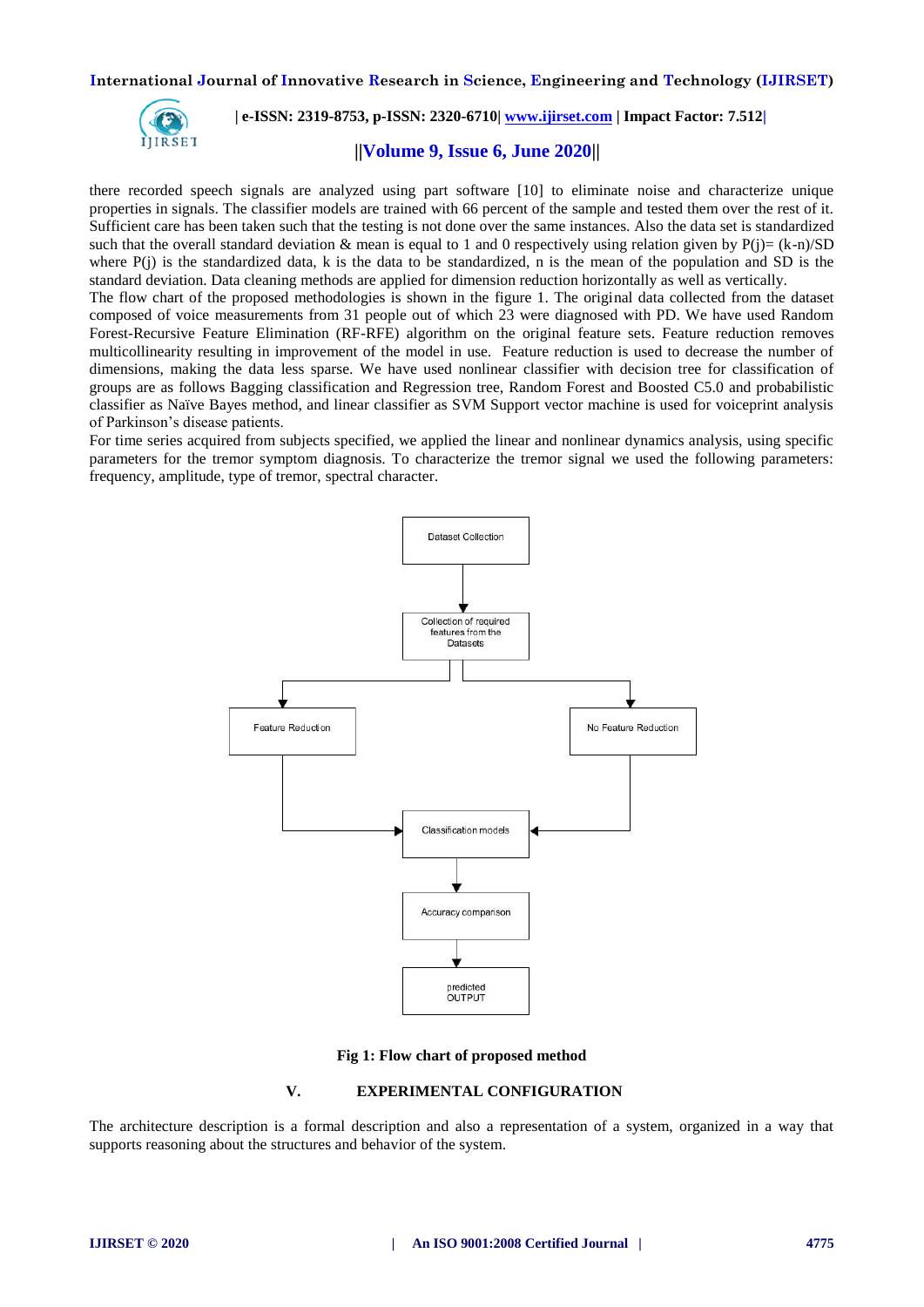

 **| e-ISSN: 2319-8753, p-ISSN: 2320-6710| [www.ijirset.com](http://www.ijirset.com/) | Impact Factor: 7.512|**

**||Volume 9, Issue 6, June 2020||** 



**Fig 2: Architectural diagram**

## **Dataset:**

The dataset used for method evaluation was obtained from the UCI Machine Learning Repository. The dataset was designed by Max Little of the University of Oxford, in association with the National Centre for Voice and Speech, Denver, Colorado, who taped down the audio signals. This dataset contains data from voice recordings of 23 subjects with PD and 8 control subjects. There are a total of 195 recordings, from which 22 various discrete voice measure features have been obtained. Each example also includes a subject identifier and a binary classification attribute which indicates whether or not the subject has PD. The dataset is classified into two classes as per its "Status" column which is set to 0 for without PD subjects and 1 for those with PD. The features of this database are: MDVP: Fo(in Hz; Average vocal fundamental frequency), MDVP: Fhi( in Hz; Maximum vocal fundamental frequency), MDVP: Flo(in Hz; Minimum vocal fundamental frequency), MDVP: Jitter(in %), MDVP: Jitter(Abs), MDVP:RAP, MDVP: PPQ, Jitter: DDP(Numerous measures of variation in fundamental frequency), MDVP:APQ, MDVP: Shimmer, RPDE, MDVP: Shimmer(dB), Shimmer: APQ3, Shimmer: APQ5, Shimmer: DDA(Several measures of variation in amplitude), NHR, D2 (Two nonlinear dynamical complexity measures), DFA(Signal fractal scaling exponent), Spread1, Spread2, HNR(Two measures of ratio of noise to tonal components in the voice), PPE(Three nonlinear measures of fundamental frequency variation), Status(Health status of the subject (1) with PD, (0) without PD).

# **Principal Component Analysis (PCA)**

Principal Component Analysis (PCA) is a tool for data compression and information extraction. For an algorithm to be effective in this domain, it needs to be able to handle noisy data, highly correlated and redundant variables which rely on relatively few medical tests, and complement the role of physicians. They must be compressed in a manner to retain the essential information and are easy to display. Among the widely used multivariate statistical methods. Using PCA, a number of related variables are transformed to a set of uncorrelated variables. It is concerned with explaining the variance-covariance structure of a set of variables through a few linear combinations of these variables. Its general objectives are data reduction and interpretation.

#### **Cross-validation**

Cross-validation is a statistical method is used for the performance evaluation of learning algorithms and performance of a predictive model on an unknown dataset in this research. The datasets used in this research are divided into several equally sized subsets. The learning model is then trained on some subsets known as training sets. After training process, the model is tested on the remaining subsets, known as test sets. According to the number of subsetspartitioned, the process is tested under *k*-fold cross-validation. In *k*-fold cross-validation, we use *k* result of *k*-fold cross-validation. K-fold cross-validation, involves partitioning the original sample into randomly partitioned *k* subsamples.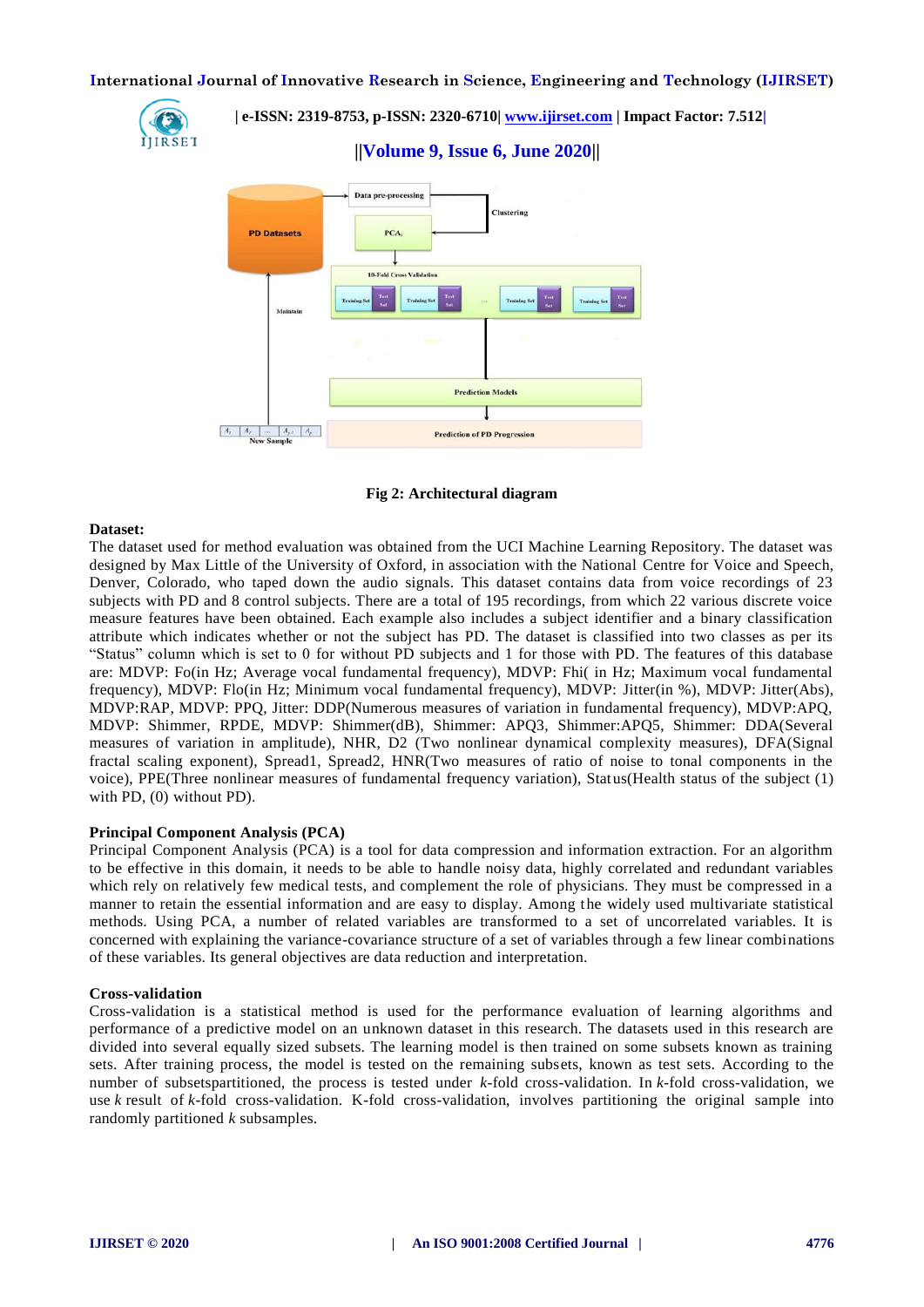**||Volume 9, Issue 6, June 2020||** 



 **| e-ISSN: 2319-8753, p-ISSN: 2320-6710| [www.ijirset.com](http://www.ijirset.com/) | Impact Factor: 7.512|**

Tune Train Train Model  $T_{1111}$ Tune Trait

**Fig 3:** *k***-fold cross-validation**

#### **Decision tree**

The basic algorithm used in decision trees is known as the ID3 algorithm. The ID3 algorithm creates decision trees using a top-down, greedy approach. To define information gain accurately, we specify a measure called Entropy that measures the level of impurity in a group of examples. Mathematically, it is defined as:

Entropy:  $\sum i = 1-p * log_2(p_i)$ 

Pi=Probability of classification.

#### **Support Vector Machine**

The support vector machine is applied as a classifier and tested with 10-fold cross-validation. This novel aspect provides a perfect PD classification with 100% accuracy, sensitivity and specificity. The SVM can be used to predict which category a new input vector belongs to. Two-dimensional and three-dimensional SVMs were developed and evaluated.



**Fig 4: Classified graph based on PD** *vs* **non PD**

The first SVM classified patients as either with PD or without PD. The second SVM classified between PD and non PD. For the two-dimensional SVMs, the 10-fold cross validation estimate of the misclassification rate was 9.5% for the PD versus non PD SVM.

#### **Naive Bayes**

Naive Bayes Classifiers depends on the Bayes Theorem i.e. it's determined from conditional probability, inother words, the tendency that an event (A) will happen given that another event (B) has already happened. Elementally, the theorem allows a hypothesis to be updated each time new information is introduced.

$$
P(A | B) = \frac{P(B | A)P(A)}{P(B)}
$$

#### **Stochastic Gradient Descent**

It is a process that is associated with a random probability. Hence, in Stochastic Gradient Descent, a number of instances are selected randomly instead of the whole data set for every iteration.

for *i* in range 
$$
(m)
$$
:  
\n $\theta_i = \theta_i - \alpha (\hat{y}^i - y^i) x_i^i$ 

#### **Gradient Tree Boosting Algorithm**

Gradient tree boosting is generally used with [decision trees](https://en.wikipedia.org/wiki/Decision_tree_learning) with fixed size as base learners. For a special case, Friedman proposes a modification to gradient boosting method which improves the quality of fit of each base learner.Generic gradient boosting at the *m*-th step would fit a decision tree  $h_m(x)$  to pseudo-residuals. Let  $J_m$  be the number of its leaves. The tree partitions the input space into I<sub>m</sub> disjoint regions  $R_{1m},...,R_{1m}$  and predicts a constant value in each region. Using the [indicator notation,](https://en.wikipedia.org/wiki/Indicator_notation) the output of  $h_m(x)$  for input x can be written as the sum: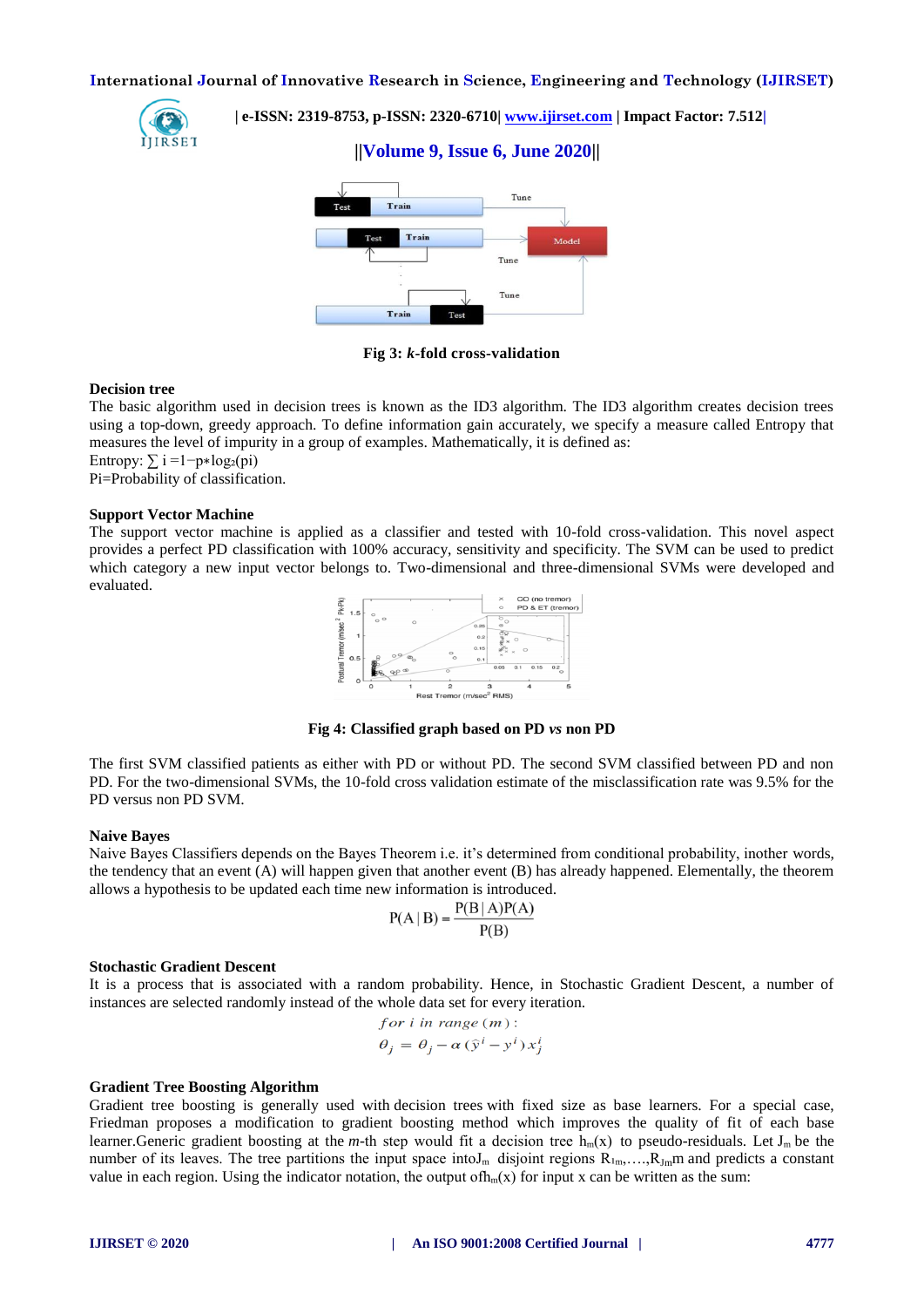

 **| e-ISSN: 2319-8753, p-ISSN: 2320-6710| [www.ijirset.com](http://www.ijirset.com/) | Impact Factor: 7.512|**

**||Volume 9, Issue 6, June 2020||** 

$$
h_m(x)=\sum_{j=1}^{J_m}b_{jm}\mathbf{1}_{R_{jm}}(x),
$$

Where:  $b_{im}$  is the value predicted in the region  $R_{im}$ .

# **VI. RESULT AND ANALYSIS**

We have used Python programming language to write the code.We trained each classifier based on the trained data andpredict the effectiveness of the classifier on the test data. So eachclassifier is able to show all the performance metrics based onthe test data.

All parameter changes used 10-fold cross validation for thepartitioning of training and test datasets. The highest accuracy of 87.74% wasachieved when the number of attempts of generalization wasset to 2 and 4. After that, the accuracies vary slightly andfinally, they remain the same (87.74%).





*B. Comparison of Sensitivity*





Fig 5: Shows that SVM performs better in terms of accuracy among all the classifiers. It shows the

maximum accuracy of 87.74%.



# *C. Comparison of Specificity*



*D. Number of folders for computing the mutual information values andtheir accuracies*



Fig 8: Shows theaccuracies of the prediction after applying the changes innumber of folders for computing the mutual informationparameter

To further consider the outcome of the implementation, theresults of these techniques used in this experiment arecompared with the results of the techniques used in thepapers presented in the literature. In a study reported in [26],an accuracy of 90% was reached using NNge. However, theydid not specify the details of their experiment. They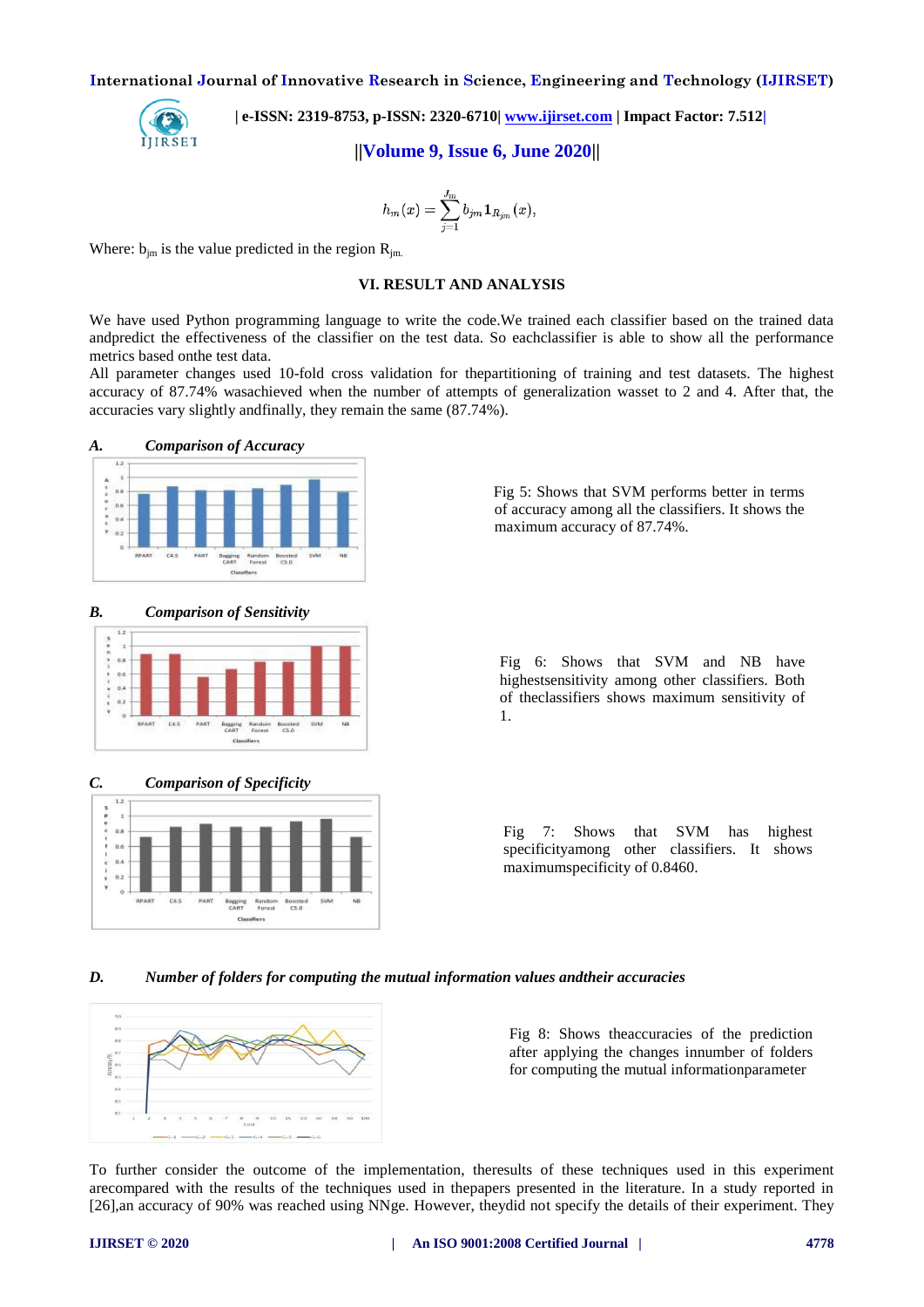

 **| e-ISSN: 2319-8753, p-ISSN: 2320-6710| [www.ijirset.com](http://www.ijirset.com/) | Impact Factor: 7.512|**

# **||Volume 9, Issue 6, June 2020||**

performed featureselection however the details of their feature selection andparameter selection method is not specified. Our studyimplemented an ensemble of voice datatsetand also specifying feature selection by achieving an accuracyof 87.74%.

# **VII. CONCLUSION**

In this paper we have implemented different algorithms such as Decision Tree, Support Vector Machine, Naive Bayes Algorithm, Gradient Tress Boosting Algorithm, and Stochastic Gradient Descent to classify the PD. We found SVM has performed well in terms of accuracy, sensitivity, and specificity. It was presented how to use different algorithms to generate accurate assessments of Parkinson's disease at various levels. Using SVM one can attain accuracy up to 87.74% and it's been an efficient method to find the features vector for an individual patient at a given time and to predict and identify a stage in Parkinson's disease. It can be concluded that these neurophysiological measurements are most helpful for early diagnosis of PD.

#### **REFERENCES**

[1] Journal of Systems Science, 43(4), pp.597-609, 2012. S.Przedborski, M.Vila, AND V.Jackson-Lewis, "Series Introduction: Neurodegeneration: What is it and where are we?" Journal of Clinical Investigation, 111(1), pp. 310, 2003.

[2] Y.Xu, X.Wei, X.Liu, J.Liao, J.Lin, C.Zhu ...andM.Cheng, "Low cerebral glucose metabolism: a potential predictor for the severity of vascular Parkinsonism and Parkinson's disease", Aging and disease, 6(6), pp. 426-436, 2015.

[3] K.Tjaden, "Speech and swallowing in Parkinson's disease. Topics in geriatric rehabilitation", 24(2), pp. 115126, 2008.

[4] A. K. Ho, R. Iansek, C. Marigliani, J. L. Bradshaw, and S. Gates, "Speech impairment in a large sample of patients with Parkinson's disease", Behavioural Neurology, 11(3), pp. 131–137,1998.

[5] S. Shimon, L.O. Ramig, C.M. Fox, "Intensive voice treatment in Parkinson's disease: Lee Silverman voice treatment", Expert Review of Neurotherapeutics, 11(6), pp. 815- 830, 2011.

[6] A.Tsanas, M. A.Little, P. E.McSharry, and L. O.Ramig, "Accurate telemonitoring of Parkinson's disease progression by noninvasive speech tests", IEEE transactions on Biomedical Engineering, 57(4), pp. 884893, 2010.

[7] M.Ene, "Neural network-based approach to discriminate healthy people from those with Parkinson's disease", Annals of the University of Craiova-Mathematics and Computer Science Series, 35, pp. 112-116, 2008.

[8] D.Gil, and D.J.Manuel, "Diagnosing Parkinson by using artificial neural networks and support vector machines", Global Journal of Computer Science and Technology, 9(4), pp.63-71, 2009.

[9] W.Froelich, K.Wrobel, and P. Porwik, "Diagnosis of Parkinson's disease using speech samples and thresholdbased classification", Journal of Medical Imaging and Health Informatics, 5(6), pp.13581363, 2015. [10] M.Hariharan, K.Polat, and R.Sindhu, A new hybrid intelligent system for accurate detection of Parkinson's disease. Computer methods and programs in biomedicine, 113(3), pp.904-913, 2014.

[11] R.Das, "A comparison of multiple classification methods for diagnosis of Parkinson disease", Expert Systems with Applications, 37(2), pp. 1568-1572, 2010.

[12] I. Bhattacharya, and M. P. S. Bhatia, "SVM classification to distinguish Parkinson disease patients", Proceedings of the 1st Amrita ACM-W Celebration on Women in Computing in India. ACM, 2010.

[13] K.Polat, "Classification of Parkinson's disease using feature weighting method on the basis of fuzzy C-means clustering".

[14] Ö. Eskidere, F. Ertaş, and C. Hanilçi, "A comparison of regression methods for remote tracking of Parkinson's disease progression", Expert Systems with Applications, 39(5), pp.5523-5528, 2012.

[15] D.C.Li, C. W.Liu, and S. C.Hu, "A fuzzy-based data transformation for feature extraction to increase classification performance with small medical data sets", Artificial Intelligence in Medicine, 52(1), 45-52, 2011. [16] F.S.Gharehchopogh, and P.Mohammadi, "A Case Study of Parkinson's Disease Diagnosis using Artificial Neural Networks", International Journal of Computer Applications, 73(19), pp.1-6, 2013.

[17] W.Froelich, K. Wrobel, and P. Porwik, "Diagnosis of Parkinson's disease using speech samples and thresholdbased classification", Journal of Medical Imaging and Health Informatics, 5(6), pp. 13581363, 2015. [18] M.Shahbakhi, D. T.Far, & E. Tahami, "Speech analysis for diagnosis of Parkinson's disease using genetic algorithm and support vector machine", Journal of Biomedical Science and Engineering, 7(4), pp.147156,2014. [19] M. A.Little, P.E. McSharry, E. J.Hunter, J.Spielman, and L. O.Ramig, "Suitability of dysphonia measurements for telemonitoring of Parkinson's disease", IEEE transactions on biomedical engineering, 2009, 56(4), pp.1015-1022.

[20] P.M.Granitto, C.Furlanello, F.Biasioli, and F.Gasperi, "Recursive feature elimination with random forest for PTR-MS analysis of agro industrial products", Chemometrics and Intelligent Laboratory Systems, 83(2), pp.83-90, 2006.